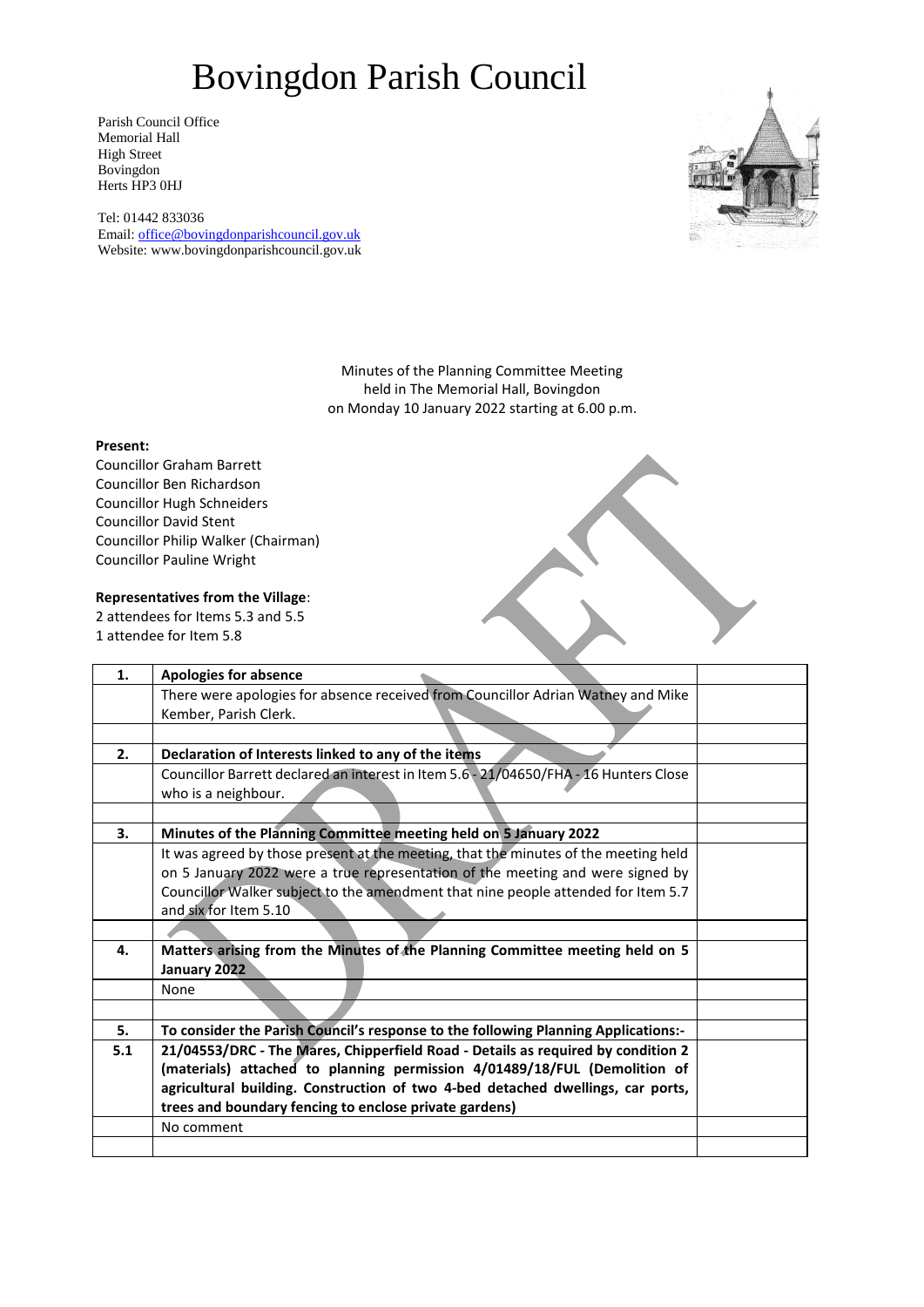Parish Council Office Memorial Hall High Street Bovingdon Herts HP3 0HJ



| $5.2$ | 21/04521/DRC - Details required by Condition 3 (Materials), Condition 5.                                                |  |
|-------|-------------------------------------------------------------------------------------------------------------------------|--|
|       | (Landscaping), Condition 6 (Biodiversity Improvement Plan), 7 (External Works                                           |  |
|       | Layout) attached to planning permission 21/01867/FUL - The replacement of an                                            |  |
|       | existing bungalow, triple garage and store with the construction of a new 3 bed                                         |  |
|       | dwelling, triple garage and farm office.                                                                                |  |
|       | No Comment                                                                                                              |  |
|       |                                                                                                                         |  |
| 5.3   | 21/04613/OUT - Meadow Way Farm, Long Lane - 3 x Eco Detached Homes, With<br><b>Parking and Gardens</b>                  |  |
|       | Object - Green Belt development. Inappropriate development, detrimental to the                                          |  |
|       | character of the area. Reasons as per the refusal re Planning application                                               |  |
|       | 19/03083/FUL when the Parish Council feedback these comments 'Object - over                                             |  |
|       | development in the Green Belt.'                                                                                         |  |
|       |                                                                                                                         |  |
| 5.4   | 21/04622/FUL - Bovingdon Brickworks Ltd Leyhill Road - Replacement of crushed                                           |  |
|       | brick surfacing with new Bitumen Road Planings                                                                          |  |
|       | No comment                                                                                                              |  |
|       |                                                                                                                         |  |
| 5.5   | 21/04631/OUT - Meadow Way Farm, Long Lane - Demolition of existing dwelling.                                            |  |
|       | Replacement 3 bedroom Eco dwelling.                                                                                     |  |
|       | Object - Green Belt development. Inappropriate development, size is much larger                                         |  |
|       | than the building which is being demolished. Detrimental to the character of the                                        |  |
|       | area. Reasons as per the refusal re Planning application 19/03083/FUL when the                                          |  |
|       | Parish Council feedback these comments 'Object - over development in the Green                                          |  |
|       | Belt.'                                                                                                                  |  |
|       |                                                                                                                         |  |
| 5.6   | 21/04650/FHA - 16 Hunters Close - A first floor extension over an existing building,                                    |  |
|       | extending out 3 metres.                                                                                                 |  |
|       | No Comment                                                                                                              |  |
|       |                                                                                                                         |  |
| 5.7   | 21/04676/FHA - 9 Claverton Close - Single storey rear extension                                                         |  |
|       | Support application.                                                                                                    |  |
|       |                                                                                                                         |  |
| 5.8   | 21/04703/LDP - Greymantle, Hempstead Road - Loft extension, removal of                                                  |  |
|       | chimney stacks and two outbuildings                                                                                     |  |
|       | Object on the grounds that the Planning Inspectorate has on at least four separate                                      |  |
|       | occasions dismissed the following Appeals: APP/A1910/W/20/3247367;<br>APP/A1910/W/18/3218819; APPA1910/W/18/3211726 and |  |
|       | AAPP/A1910/W/18/3195119.                                                                                                |  |
|       |                                                                                                                         |  |
|       | On each occasion the Planning Inspectorate has ruled that the previously proposed                                       |  |
|       | schemes of development would significantly harm the character and appearance of                                         |  |
|       | the area in conflict with Policies CS10, CS11 and CS12 of the Core Strategy and that                                    |  |
|       | they would conflict with National Planning Policy Framework Paragraphs 124,127                                          |  |
|       |                                                                                                                         |  |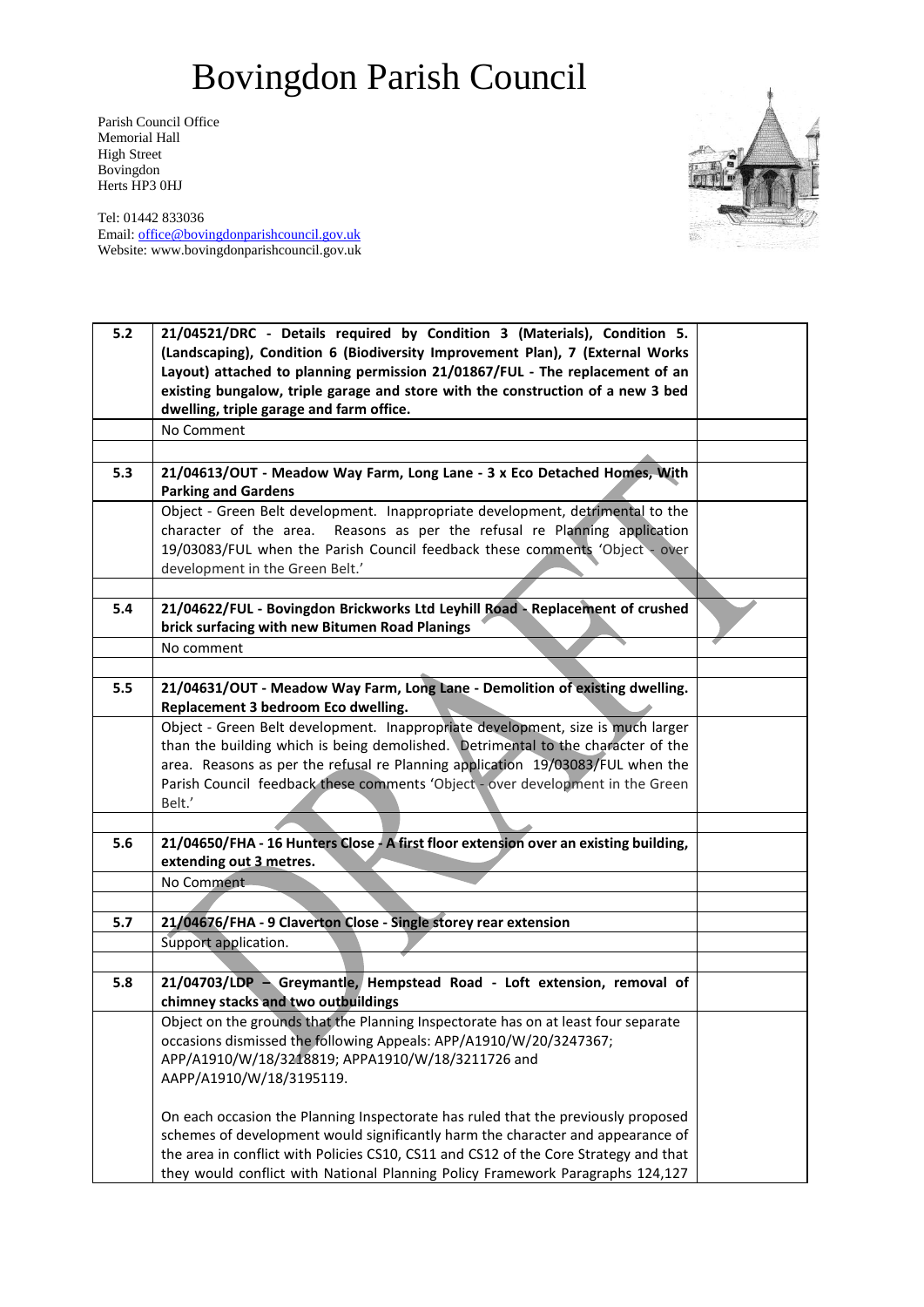Parish Council Office Memorial Hall High Street Bovingdon Herts HP3 0HJ



|      | and 130. These were the substantive reasons why the appeals were dismissed and                                                     |  |
|------|------------------------------------------------------------------------------------------------------------------------------------|--|
|      | must now be considered as highly influential material planning considerations.                                                     |  |
|      | Swimming pool and garage with pitched roofs of this height is also an issue.                                                       |  |
|      |                                                                                                                                    |  |
| 5.9  | 21/04727/ROC - 8 Hyde Meadows - Variation of condition 3 (materials) attached                                                      |  |
|      | to planning permission 20/03182/FHA -Single storey front extension, two storey                                                     |  |
|      | side extension and rear dormer                                                                                                     |  |
|      | No comment                                                                                                                         |  |
|      |                                                                                                                                    |  |
| 5.10 | 21/04514/RET - The Old Stables, Green Bloom Nursery, Chipperfield Road -<br>Retention of building for Pigs and animal feed storage |  |
|      | Object - building is disproportional to the size of the property. The proposed type of                                             |  |
|      | construction is not appropriate for an agricultural barn. Unable to establish the size                                             |  |
|      | of the unit from the drawings, applicant stated it was approx. 8m x 20m which would                                                |  |
|      | equate to 160 sq. metres or 1722 sq. feet. Large requirement for a single pig.                                                     |  |
|      |                                                                                                                                    |  |
| 6.   | To note the outcome of planning applications considered by Dacorum Borough<br>Council :-                                           |  |
| 6.1  | 21/03033/FUL - Bovingdon W R F, Bovingdon Airfield - Temporary Planning                                                            |  |
|      | Permission: Film Set - GRANTED (BPC No comment).                                                                                   |  |
|      |                                                                                                                                    |  |
| 6.2  | 21/02827/FUL - Meadow Way Farm, Long Lane - Demolition of existing agricultural                                                    |  |
|      | buildings. Construction of 6 dwellings, including parking, access improvements,                                                    |  |
|      | landscaping, shared amenity space and ecological enhancements. - APPLICATION                                                       |  |
|      | WITHDRAWN (BPC Object)                                                                                                             |  |
|      |                                                                                                                                    |  |
| 6.3  | 21/03831/FHA - Old Orchard House, Hempstead Road - Removal of existing ground                                                      |  |
|      | floor conservatory to be replaced with a single storey flat roof rear extension with                                               |  |
|      | parapet walls. Internal alterations. Garage door replaced with a bay window -                                                      |  |
|      | <b>GRANTED (BPC Support)</b>                                                                                                       |  |
|      |                                                                                                                                    |  |
| 6.4  | 21/03872/FUL - Plot B3A, Upper Bourne End Lane - Change of use of site and existing                                                |  |
|      | infrastructure to Mixed Use Agricultural and Dog Daycare. Construction of fencing                                                  |  |
|      | and gates to create internal paddocks - provision of shelters within each paddock -                                                |  |
|      | <b>GRANTED (BPC Support)</b>                                                                                                       |  |
|      |                                                                                                                                    |  |
| 6.5  | 21/03856/FHA - 2 Farnham Close - Proposed single storey rear and front extensions.                                                 |  |
|      | Internal and external alterations - GRANTED (BPC No objection)                                                                     |  |
|      |                                                                                                                                    |  |
| 6.6  | 21/04323/TCA - The Orchard, Church Lane - Works to trees - RAISE NO OBJECTION                                                      |  |
|      | (BPC No comment)                                                                                                                   |  |
|      |                                                                                                                                    |  |
| 6.7  | 21/04063/DRC - Woodley, 37 Chesham Road - Details required by condition 3                                                          |  |
|      | (external surfaces), 5 (sustainability), 7 (hard and soft landscaping) and 8 (bin stores)                                          |  |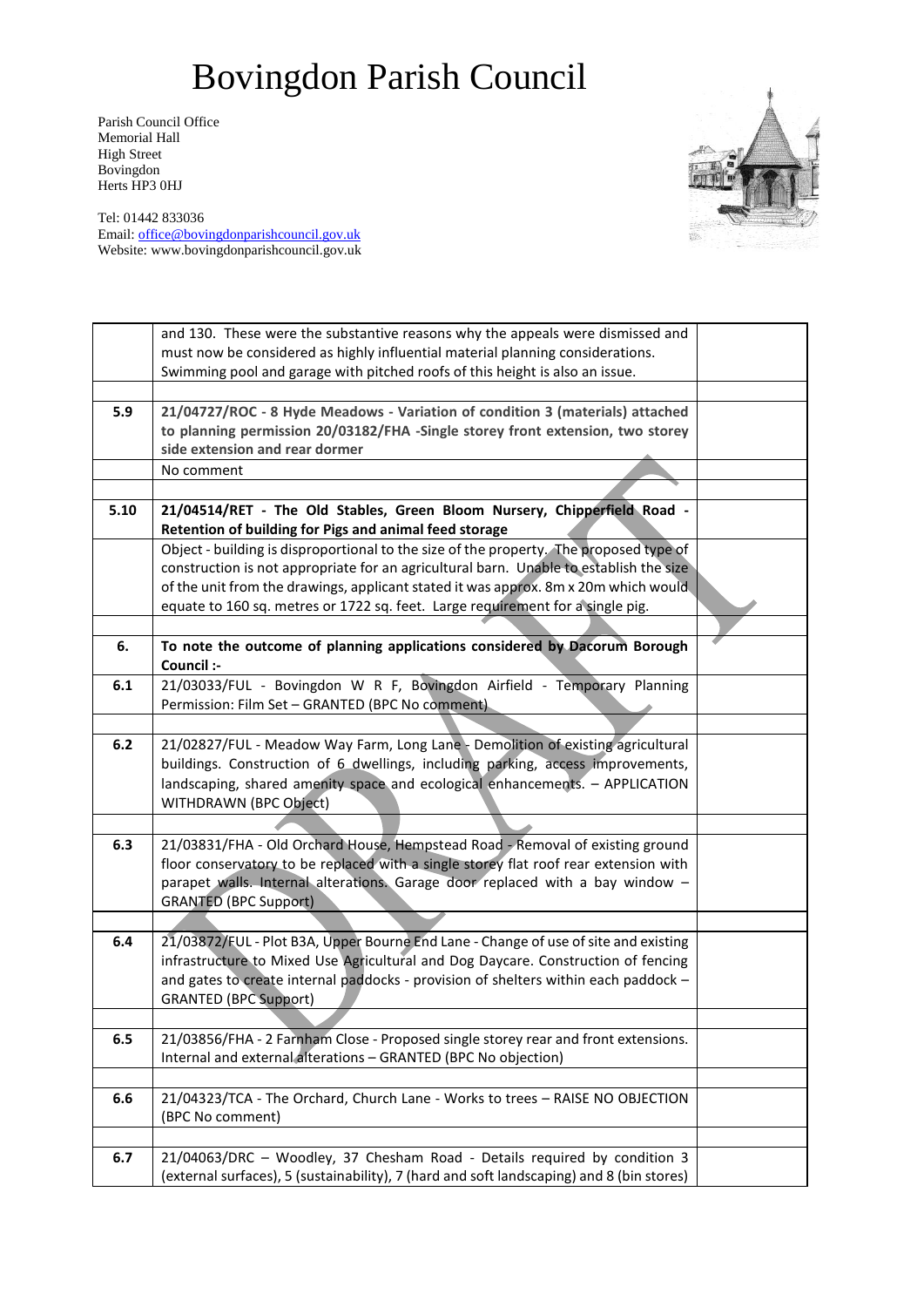Parish Council Office Memorial Hall High Street Bovingdon Herts HP3 0HJ



|       | attached to Planning Permission 21/00142/FUL - Demolition of existing bungalow<br>and construction of two dwellings - GRANTED (BPC No comment)                                                                                                                                                                                                                                                                                |  |
|-------|-------------------------------------------------------------------------------------------------------------------------------------------------------------------------------------------------------------------------------------------------------------------------------------------------------------------------------------------------------------------------------------------------------------------------------|--|
|       |                                                                                                                                                                                                                                                                                                                                                                                                                               |  |
| 6.8   | 21/04089/LBC - 104 High Street - Secondary glazing to first floor bedroom windows,<br>ground floor study and snug - GRANTED (BPC No objection)                                                                                                                                                                                                                                                                                |  |
|       |                                                                                                                                                                                                                                                                                                                                                                                                                               |  |
| 6.9   | 21/03929/FHA - Colyers Edge, 48 Chesham Road - First floor side extension, single<br>storey rear extension, replacement front porch, new cladding and associated<br>internal alterations - GRANTED (BPC Support)                                                                                                                                                                                                              |  |
|       |                                                                                                                                                                                                                                                                                                                                                                                                                               |  |
| 6.10  | 21/03968/LBC - 104 High Street - Replacement door and window to the rear -<br><b>GRANTED (BPC Support)</b>                                                                                                                                                                                                                                                                                                                    |  |
|       |                                                                                                                                                                                                                                                                                                                                                                                                                               |  |
| 6.11  | 21/02640/FHA - The Cart Sheds, Bovingdon Green - Conversion & extension of<br>existing double garage to habitable room space as annexe accommodation -<br><b>GRANTED (BPC No objection)</b>                                                                                                                                                                                                                                   |  |
|       |                                                                                                                                                                                                                                                                                                                                                                                                                               |  |
| 7.    | To note dates for Appeals / Forthcoming Inquiries / Forthcoming Hearings - all<br>previously reported to the Planning Committee:                                                                                                                                                                                                                                                                                              |  |
| 7.1   | <b>Appeals Lodged:</b>                                                                                                                                                                                                                                                                                                                                                                                                        |  |
| 7.1.1 | APP/A1910/W/21/3271898 - Lot B2A Upper Bourne End Lane - 20/02945/ROC -<br>variation of condition 2 (approved plans) attached to planning permission<br>4/02935/17/FUL (AP/A1910/W/18/3219155) (Construction of two polytunnels and<br>barn for agricultural purposes)                                                                                                                                                        |  |
|       |                                                                                                                                                                                                                                                                                                                                                                                                                               |  |
| 7.1.2 | APP/A1910/D/21/3280282 - 18 Dinmore - 21/01354/RET - Retention of variation to<br>dormer size and fenestration (following approved scheme, Ref: 4/01562/19/FHA)                                                                                                                                                                                                                                                               |  |
|       |                                                                                                                                                                                                                                                                                                                                                                                                                               |  |
| 7.2   | <b>Appeals Dismissed:</b>                                                                                                                                                                                                                                                                                                                                                                                                     |  |
| 7.2.1 | APP/A1910/W/20/3248338 - Land at Runways Farm Upper Bourne End Lane Details<br>- 4/02759/18/DRC - as required by conditions 6 (management plans) & 7 (footpath<br>& track safety measures), attached to planning permission 4/03082/16/roc (removal<br>of condition 1 (two-year temporary planning permission) of planning inspectorate<br>decision (app/a1910/c/                                                             |  |
|       |                                                                                                                                                                                                                                                                                                                                                                                                                               |  |
| 7.3   | <b>Appeals Allowed:</b>                                                                                                                                                                                                                                                                                                                                                                                                       |  |
| 7.3.1 | APP/A1910/W/20/3257756 - Land at Runways Farm Upper Bourne End Lane -<br>20/00559/ROC - Variation of condition 6 (management plan), 7 (footpath track<br>safety measures), 10 (storage) and 11 (protection of footpaths) of planning<br>inspectorate decision APP/A1910/W/17/3192066 attached to planning permission<br>4/03082/16/ROC 4/02759/18/DRC (motorcycle/motor vehicle activities and<br>associated storage/parking) |  |
|       |                                                                                                                                                                                                                                                                                                                                                                                                                               |  |